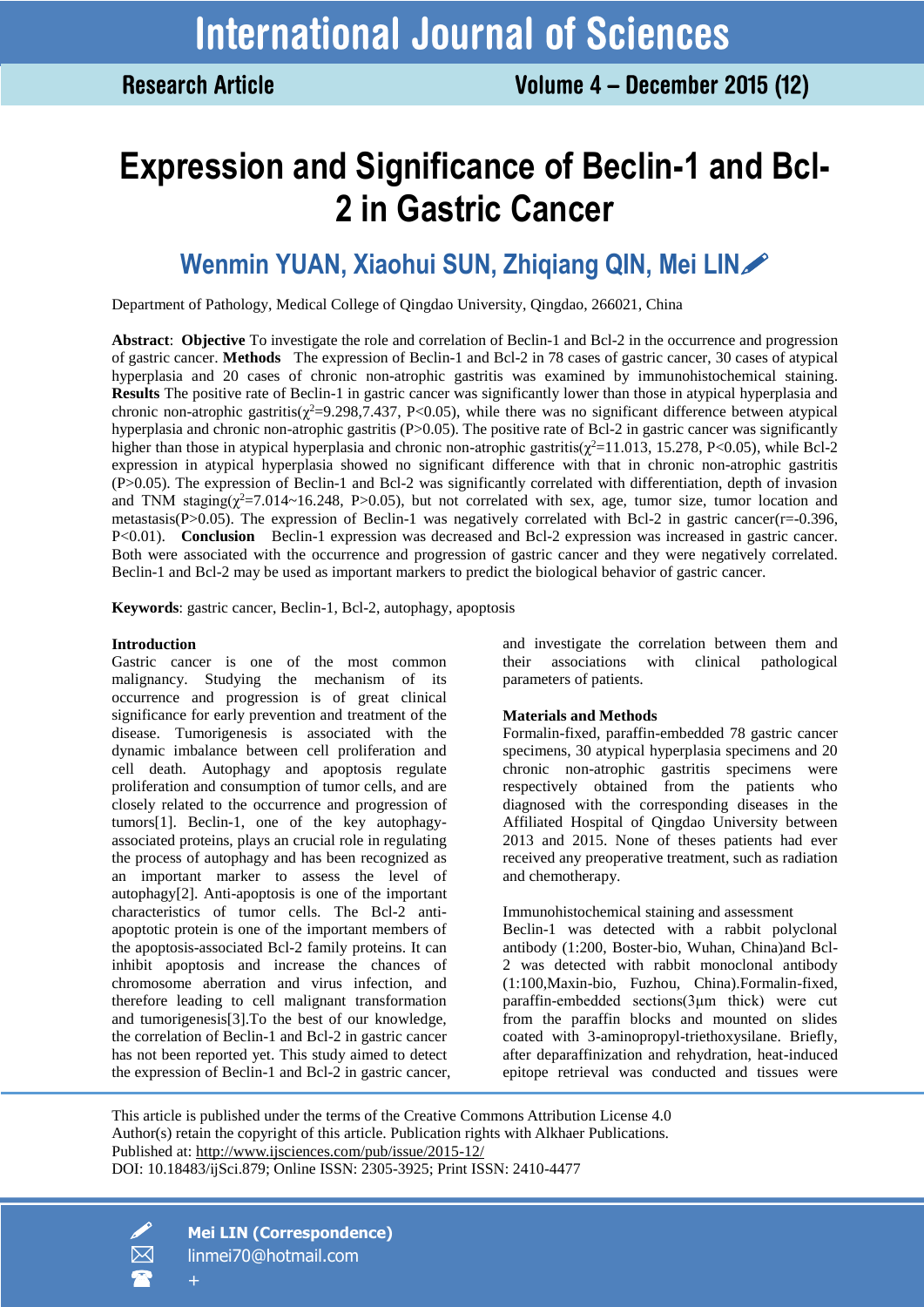incubated with primary antibodies for 60 min at room temperature, followed by incubation for 30 min with the secondary antibody(Maxin-bio, Fuzhou, China). Breast cancer and amygdaline tissue were used as positive controls for Beclin-1 and Bcl-2 respectively. PBS was used as a negative control in place of primary antibody.

The slides were reviewed independently by two pathologists blinded to clinical details. The expression of Beclin-1 and Bcl-2 was evaluated using a scoring system based on staining intensity and percentage of positive carcinoma cells. The staining intensity was classified into four categories: 0,negative; 1,weak; 2,moderate; 3,strong. The percentage of positive tumor cells was scored as 0(<5%),1(6%to25%),2(26%to50%),3(51%to70%)

and  $4$ ( $>70$ %). The score of each slide was calculated by multiplying the score of staining intensity by the score of positive rate. The final score 3 was used as the cutoff to separate tumors into high expression or low expression group.

# **Statistics**

All analyses were performed using SPSS 17.0 software. The positive rates among all group were compared with the Chi-square test. Pearson correlation test was used to analyze the correlation of Beclin-1 and Bcl-2.

# **Results**

Expression of Beclin-1 and its correlations with

clinicopathological parameters<br>Beclin-1 was positively Beclin-1 was positively localized in the cytoplasm(Fig.1). The positive rate of Beclin-1 in gastric cancer was significantly lower than those in atypical hyperplasia and chronic non-atrophic gastritis( $\chi^2$ =9.298,7.437, P<0.05), while there was no significant difference between atypical hyperplasia and chronic non-atrophic gastritis  $(P>0.05)$ . (Fig. 1, Table 1 ).Beclin-1 expression in gastric cancer was significantly correlated with differentiation, depth of invasion and TNM staging, but not correlated with sex, age, tumor size, tumor location and metastasis(Table 2).



Fig. 1 Beclin-1 expression in chronic non-atrophic gastritis (A), atypical hyperplasia (B) and gastric cancer(C)(SP,400)



Fig.2 Bcl-2 expression in chronic non-atrophic gastritis (A), atypical hyperplasia (B) and gastric cancer(C)(SP,400)

Table 1 The positive rate of Beclin-1 and Bcl-2 in non-atrophic gastritis , atypical hyperplasia and gastric cancer (n

|                      |    | $\%$      |           |  |
|----------------------|----|-----------|-----------|--|
| Groups               | n  | Beclin-1  | $Bcl-2$   |  |
| Control group        | 20 | 17(85.0)  | 2(10.0)   |  |
| Atypical hyperplasia | 30 | 25 (83.3) | 7(23.3)   |  |
| Gastric cancer       | 78 | 40 (51.3) | 46 (59.0) |  |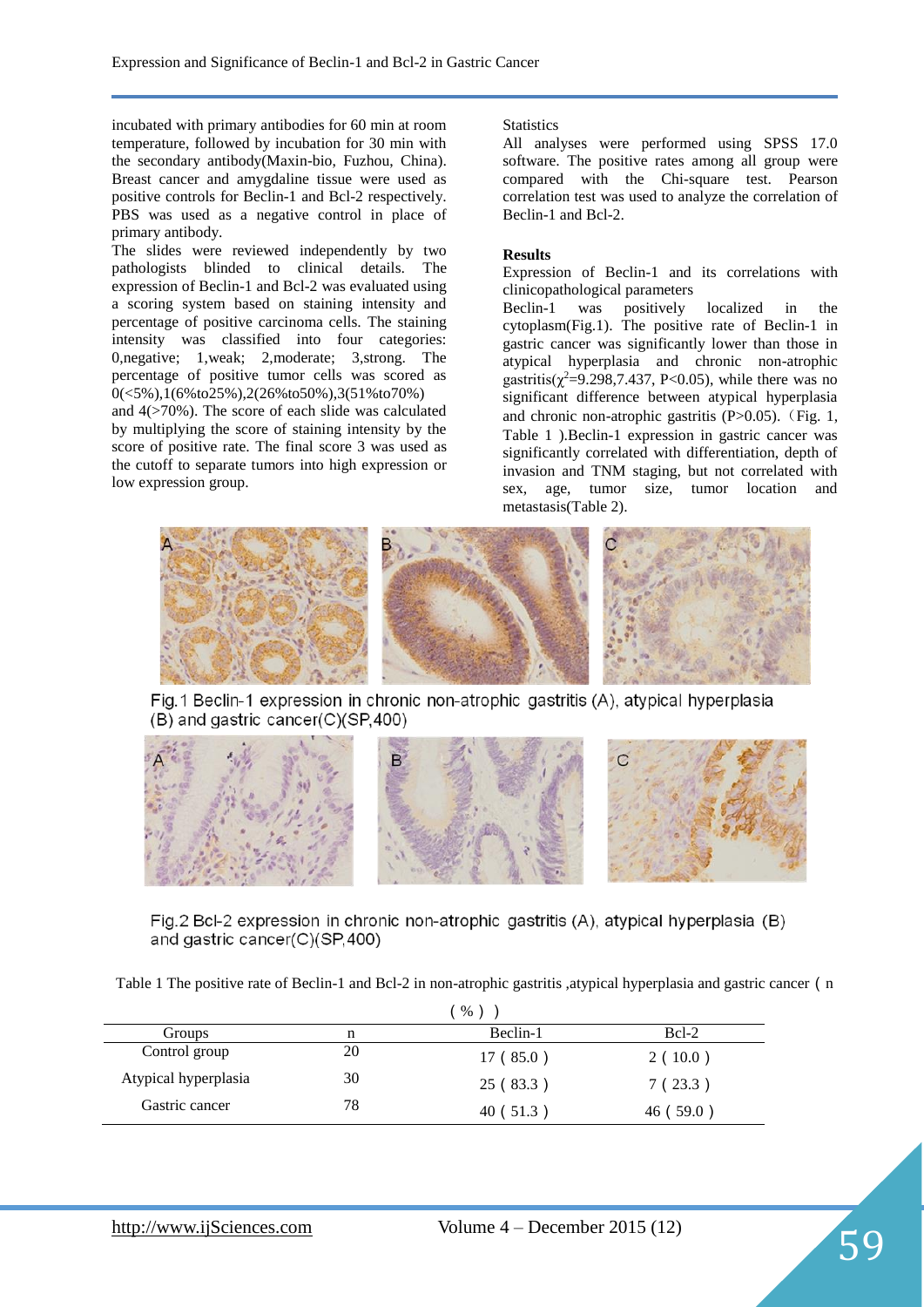Expression of Bcl-2 and its correlations with clinicopathological parameters Bcl-2 was positively localized in cell membrane and cytoplasm(Fig.2). The positive rate of Bcl-2 in gastric cancer was significantly higher than those in atypical hyperplasia and chronic non-atrophic gastritis( $\chi^2$ =11.013, 15.278, P<0.05), while Bcl-2 expression in atypical hyperplasia showed no

significant difference with that in chronic nonatrophic gastritis (P>0.05).(Fig.2, Table 1 ).Bcl-2 expression in gastric cancer was significantly correlated with differentiation, depth of invasion and TNM staging, but not correlated with sex, age, tumor size, tumor location and metastasis(Table 2).

| Table 2 Bechn-T and BcI-2 expression and clinicopathological parameters |    |                  |                       |             |                |          |              |  |
|-------------------------------------------------------------------------|----|------------------|-----------------------|-------------|----------------|----------|--------------|--|
| clinicopathological<br>$\mathbf N$                                      |    | Beclin-1         |                       |             | Bcl-2          |          |              |  |
| parameters                                                              |    | $^{+}$           | $\overline{\gamma^2}$ | $\mathbf P$ | $^{+}$         | $\chi^2$ | $\mathbf{P}$ |  |
| Sex                                                                     |    |                  |                       |             |                |          |              |  |
| Male                                                                    | 56 | 32               | 2.730                 | >0.05       | 33             | $0.000$  | >0.05        |  |
| Female                                                                  | 22 | 8                |                       |             | 13             |          |              |  |
| Age                                                                     |    |                  |                       |             |                |          |              |  |
| $\geq 60$                                                               | 47 | 25               | 0.173                 | >0.05       | 27             | 0.114    | >0.05        |  |
| < 60                                                                    | 31 | 15               |                       |             | 19             |          |              |  |
| Tumor size                                                              |    |                  |                       |             |                |          |              |  |
| >5cm                                                                    | 21 | 9                | 1.565                 | >0.05       | 16             | 3.316    | >0.05        |  |
| $\leq$ 5cm                                                              | 42 | 25               |                       |             | 22             |          |              |  |
| Location                                                                |    |                  |                       |             |                |          |              |  |
| Cardia-fundus                                                           | 10 | $\sqrt{6}$       | 1.307                 | >0.05       | $\overline{4}$ | 2.564    | >0.05        |  |
| Corpus                                                                  | 11 | $\overline{4}$   |                       |             | 8              |          |              |  |
| Antrum                                                                  | 38 | 20               |                       |             | 24             |          |              |  |
| Differentiation                                                         |    |                  |                       |             |                |          |              |  |
|                                                                         |    |                  |                       |             |                |          |              |  |
| Well                                                                    | 16 | 14               | 10.586                | < 0.05      | 5              | 7.014    | < 0.05       |  |
| Moderate                                                                | 28 | 12               |                       |             | 17             |          |              |  |
| Poor                                                                    | 34 | 14               |                       |             | 24             |          |              |  |
| Metastasis                                                              |    |                  |                       |             |                |          |              |  |
| N <sub>o</sub>                                                          | 30 | 20               | 4.707                 | >0.05       | 15             | 4.154    | >0.05        |  |
| Lymph node metast<br>asis                                               | 30 | 13               |                       |             | 22             |          |              |  |
| Distant metastasis                                                      | 18 | $\tau$           |                       |             | 9              |          |              |  |
| Depth of invasion                                                       |    |                  |                       |             |                |          |              |  |
| $T_1$                                                                   | 17 | 13               | 10.875                | < 0.05      | $\sqrt{5}$     | 14.582   | < 0.05       |  |
| T <sub>2</sub>                                                          | 8  | $\tau$           |                       |             | 3              |          |              |  |
| $T_3$                                                                   | 39 | 15               |                       |             | 31             |          |              |  |
| TNM staging                                                             |    |                  |                       |             |                |          |              |  |
| $\bf I$                                                                 | 20 | 18               | 16.248                | < 0.05      | 6              | 13.316   | < 0.05       |  |
| $\mathbf{I}$                                                            | 20 | $\boldsymbol{7}$ |                       |             | 15             |          |              |  |
| III                                                                     | 20 | $\,8\,$          |                       |             | 16             |          |              |  |
| IV                                                                      | 18 | $\boldsymbol{7}$ |                       |             | 9              |          |              |  |
|                                                                         |    |                  |                       |             |                |          |              |  |

Table 2 Beclin-1 and Bcl-2 expression and clinicopathological parameters

Correlation of Beclin-1 and Bcl-2 in gastric cancer

Correlation analysis showed that the expression of Beclin-1 was negatively correlated with Bcl-2(r=-0.396, P<0.01).

# **Discussion**

Autophagy is a complex process responsible for degradation of long-lived proteins or damaged organelles by lysosomes and recycling the product. Beclin-1 gene is a homologous gene of yeast ATG-6 (autophagy associated gene-6). Beclin-1 protein regulates the early process of the autophagic vaculoe formation and plays an important role in recruiting other autophagy-associated proteins to form the preautophagosomal structure.Beclin-1 directly involves in the formation of the mammalian autophagosome and regulates autophagy activity[4].

This study showed that Beclin-1 expression in gastric cancer was significantly lower than those in atypical hyperplasia and chronic non-atrophic gastritis. This indicated that decreased Beclin-1 expression was associated with the occurrence of gastric cancer. This is in accordance with the previous studies in breast cancer[5], esophageal squamous cell carcinoma[6] and non-small cell lung cancer[7]. In this study, we found that Beclin-1 expression was significantly correlated with differentiation, depth of invasion and TNM staging. We also demonstrated that Beclin-1 expression of stage I gastric cancer was significantly